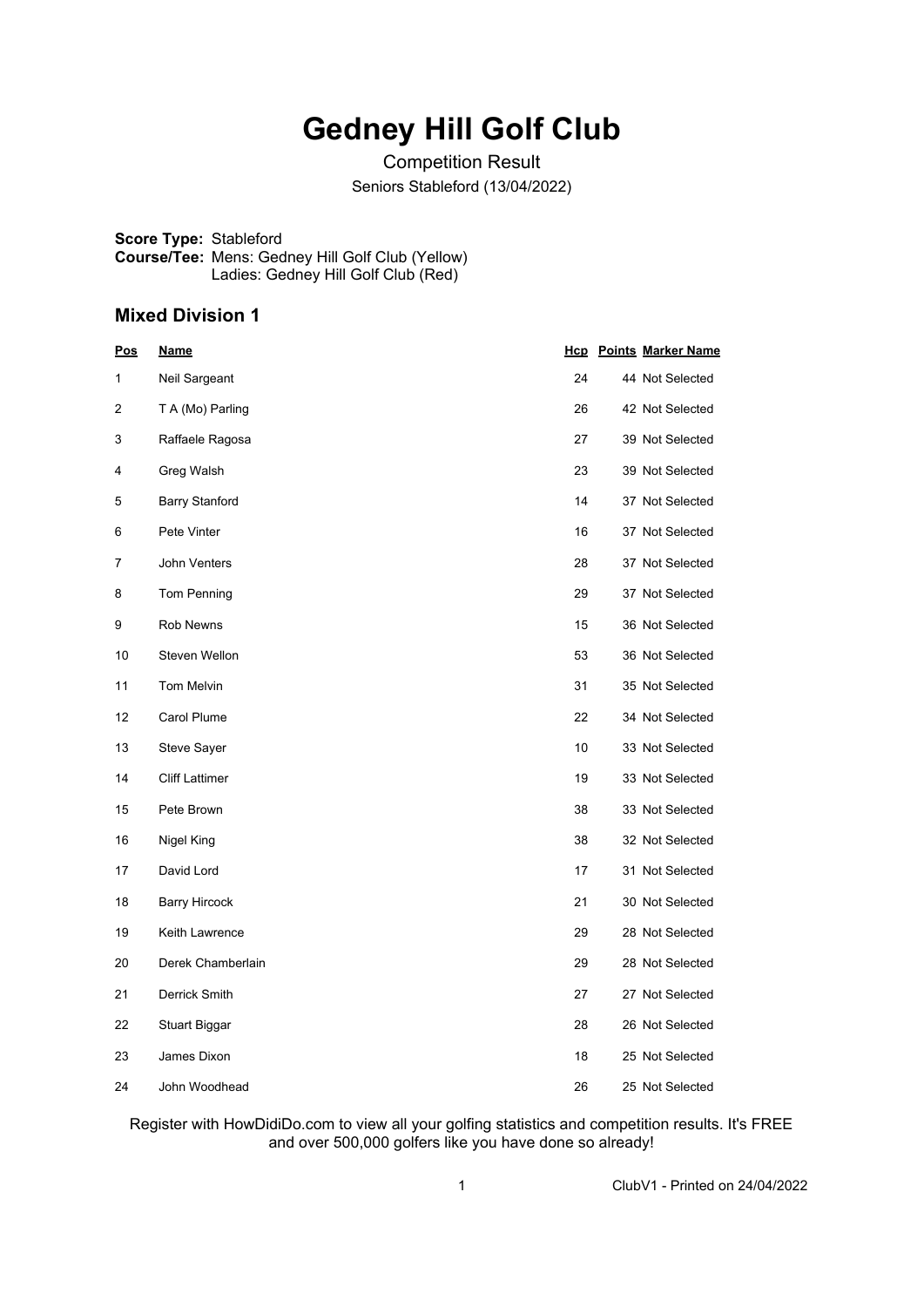**Score Type:** Stableford **Course/Tee:** Mens: Gedney Hill Golf Club (Yellow) Ladies: Gedney Hill Golf Club (Red)

### **Mixed Division 1**

**Pos Name Hcp Points Marker Name**

25 Terry Grantham 44 25 Not Selected

Register with HowDidiDo.com to view all your golfing statistics and competition results. It's FREE and over 500,000 golfers like you have done so already!